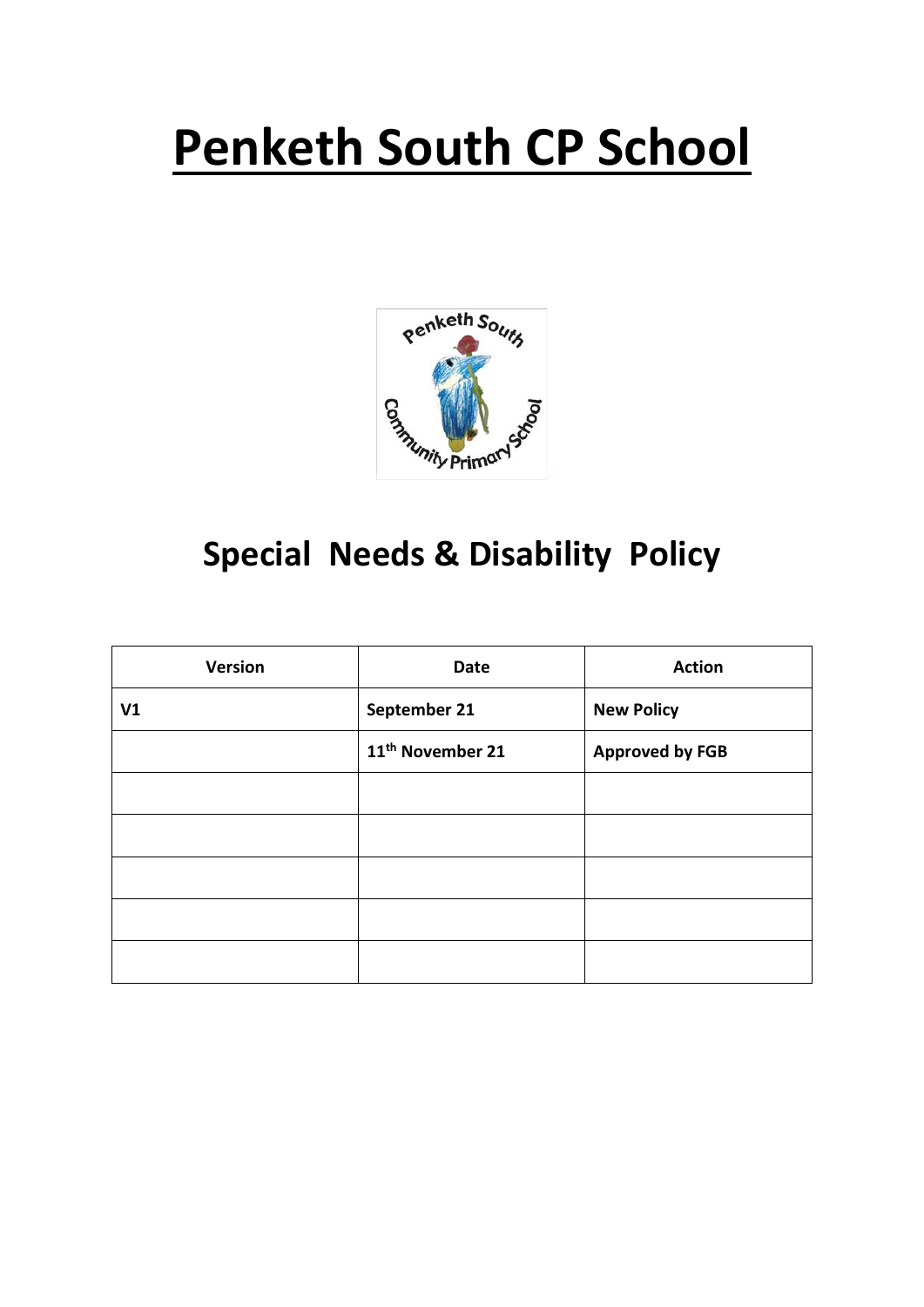## **Policy to promote the successful inclusion of pupils with**

### **Special Educational Needs and disabilities.**

This SEND Policy works alongside and in conjunction with The Local Offer offered by Warrington Local Authority.

#### **Principles**

At Penketh South Primary School, we are committed to offering an inclusive curriculum to ensure the best possible progress for all of our pupils whatever their needs and abilities. Not all pupils with disabilities have special educational needs and not all pupils with SEN meet the definition of disability but this policy covers all of these pupils.

As a School, we aim to develop an ethos of care, empathy and understanding. This is essential when dealing with children with Special Educational Needs, who may have low self-esteem.

The implementation of this policy is the responsibility of the whole staff, with any extra provision or expertise being provided by external agencies and professionals. It is intended that this policy statement will be used as a working document for all teaching staff, governors, parents and visitors.

#### **Definition of Special Educational Needs**

Children have special educational needs if they have a learning difficulty that calls for special educational provision to be made for them.

Children have a learning difficulty if they:

- Have significantly greater difficulty in learning than the majority of children of the same age.
- Have a disability that prevents or hinders them from making use of educational facilities of a kind generally provided for children of the same age in schools within the area of the local authority.
- Are under compulsory school age and fall within the definitions above or would so do if special educational provision was not made for them. (SEND Code of Practice September 2014)

#### **Roles and Responsibilities**

Provision for children with special educational needs is a matter for the school as a whole. In addition to the Governing Body, the Head teacher, the SENCo and all other members of staff both teaching and support staff, have very important day-to-day responsibilities.

#### All teachers are teachers of children with special educational needs. Teaching such children is therefore a whole school responsibility.

High quality teaching which is differentiated and personalised should be available for all pupils. At the heart of the work of every school class is a continuous cycle of planning, teaching and assessing which takes account of the wide range of abilities, aptitudes and interests of children. The majority of children will learn and progress within these arrangements. Those children whose overall attainments or attainment in specific subjects fall significantly outside the expected range may have special educational needs.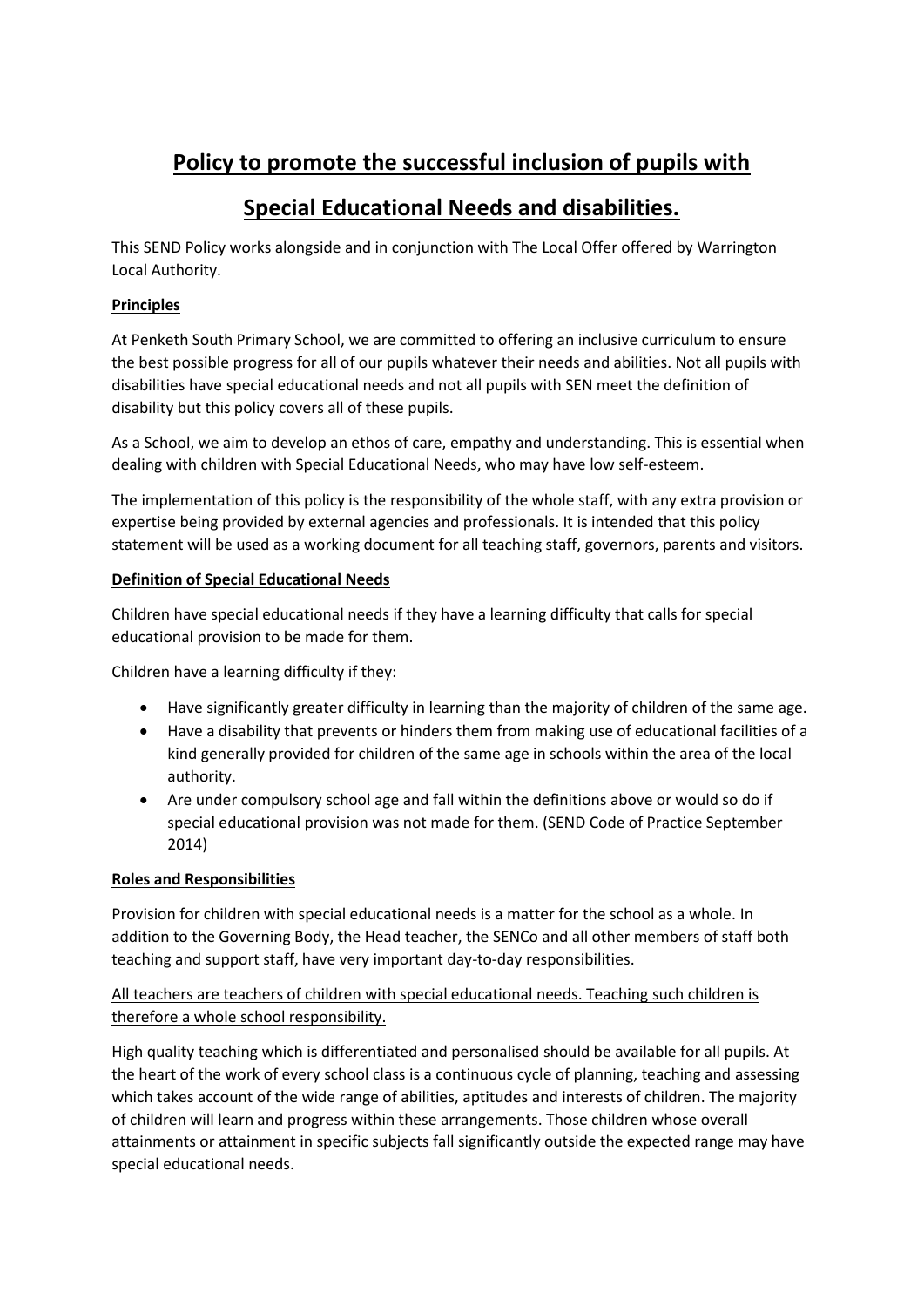#### **Identification, Assessment and Provision.**

#### STEP 1

Many pupils experience delay in their learning and do not make expected progress for a variety of reasons. Many will have differentiated work prepared for them by their class teacher in conjunction with the support staff which will be additional to and different from the curriculum available for the majority of children of their age. Progress at this stage will be tracked three times per year by the school's Tracking Systems and parents kept fully informed.

#### STEP 2

Some pupils at Penketh South Primary School receive an allocation of monies known as Pupil Premium for Free school Meals and Looked After children. Specific interventions for delay in the following areas will be undertaken by designated members of staff.

- Communication and Interaction needs including Speech and Language,
- Cognition and Learning including English and Maths
- Social, Mental and Emotional Health
- Sensory and Physical needs

It is to be expected that there will be more intensive support in Early Years and KS1 with higher numbers of interventions which should then reduce through KS2. It is to be hoped that there will be considerable parental involvement in order to maximise learning situations and involvement of local community groups and facilities. Each and every Pupil Premium intervention should be benchmarked, undertaken and evaluated alongside the school Tracking System. A full report on the spend of this funding along with other Pupil Premium interventions for those children not having special educational needs will be presented to the Governors on an annual basis and reported to Parents through the School website.

#### STEP 3

Individual Plans / Intervention Plans will be prepared by classroom teachers and written in conjunction with the School Tracking system ( If required)

#### STEP 4

Classroom teachers closely track children and are able to identify those who are still not making good progress and are causing some concern. Those identified are then referred to the SENCO to arrange additional SEN Support in any or all of the four areas:-

- 1. Communication and Interaction
- 2. Cognition and Learning
- 3. Social, emotional and mental health
- 4. Sensory and /or physical.

Once a potential special educational need is identified, four types of action should be taken to put effective support in place: -

- Assess
- Plan
- Do
- Review